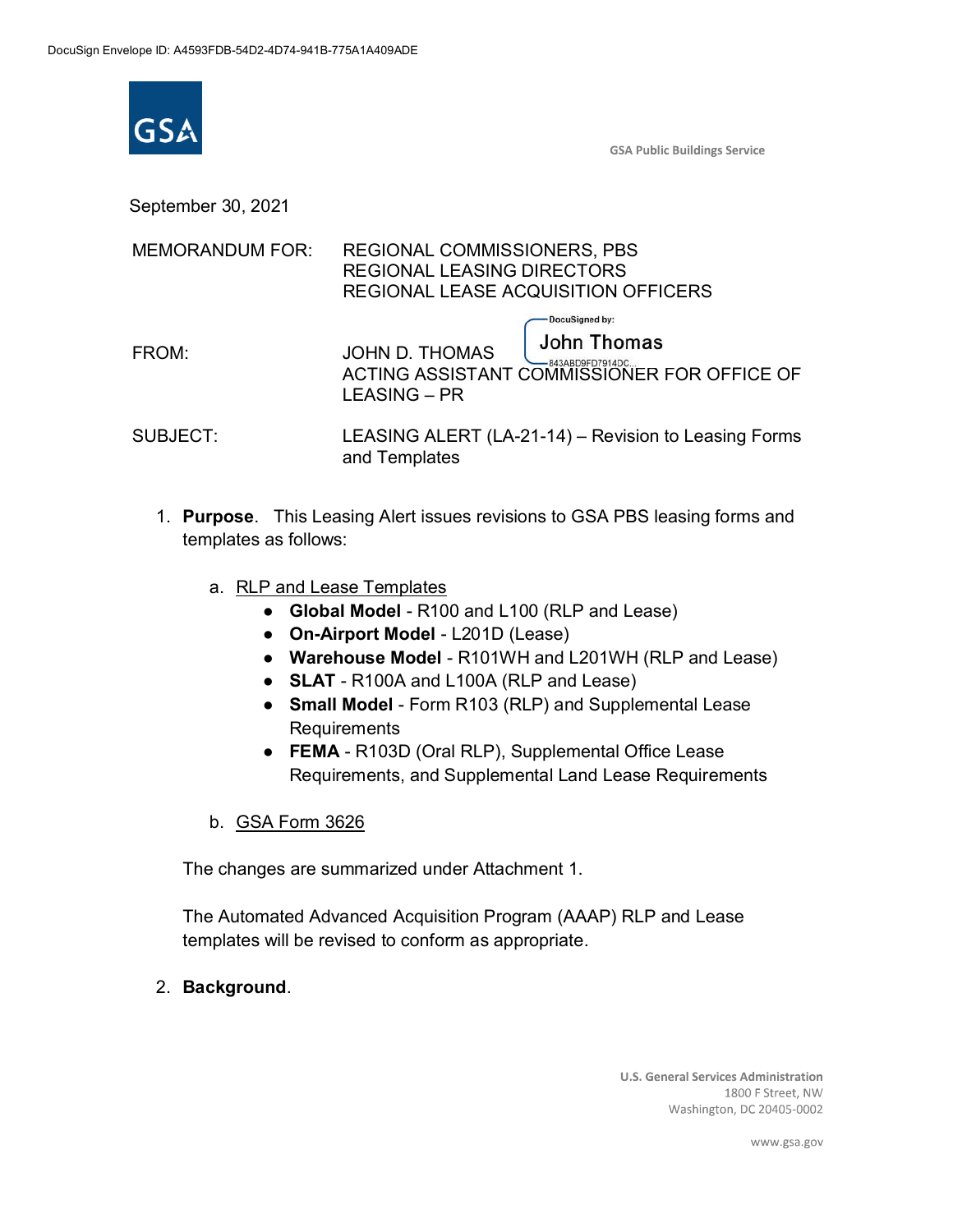- a. The attached templates incorporate policy changes implemented since the prior release of these templates, in addition to suggestions received from regional and other PBS business line stakeholders.
- 3. **Effective Date.** This Leasing Alert and attachments are effective immediately for all RLPs issued on or after October 1, 2021.
- 4. **Applicability.** This Leasing Alert and its attachments are mandatory and apply to all General Services Administration (GSA) real property leasing activities and to activities delegated by GSA to other Federal agencies.
- 5. **Cancellation.** Prior revisions of applicable RLP and Lease templates are canceled and replaced by versions containing the new language attached hereto. In addition, GSA Form 3626 (REV 10/2020) is cancelled.
- 6. **Instructions and Procedures.** This Leasing Alert, instructions, and attachments are effective for all RLPs issued on or after the effective date of this Leasing Alert. RLP packages issued prior to this date may be modified at the discretion of the LCO.

#### **Attachments:**

- **Attachment 1,** Summary of Significant Changes
- **Attachment 2,** Global RLP, GSA Template R100
- **Attachment 3,** Global Lease, GSA Template L100
- **Attachment 4,** On-Airport Lease, GSA Template L201D
- **Attachment 5,** Warehouse RLP, GSA Template R101WH
- **Attachment 6,** Warehouse Lease, GSA Template L201WH
- **Attachment 7,** SLAT RLP, GSA Template R100 A
- **Attachment 8,** SLAT Lease, GSA Template L100A
- **Attachment 9,** Small RLP, GSA Template R103
- **Attachment 10,** Small Supplemental Lease Requirements Template
- **Attachment 11,** FEMA Oral RLP, GSA Template R103D
- **Attachment 12**, FEMA Office Supplemental Lease Requirements Template
- **Attachment 13,** FEMA Land Supplemental Lease Requirements Template
- **Attachment 14,** U.S. Government Lease for Real Property (Short Form), GSA Form 3626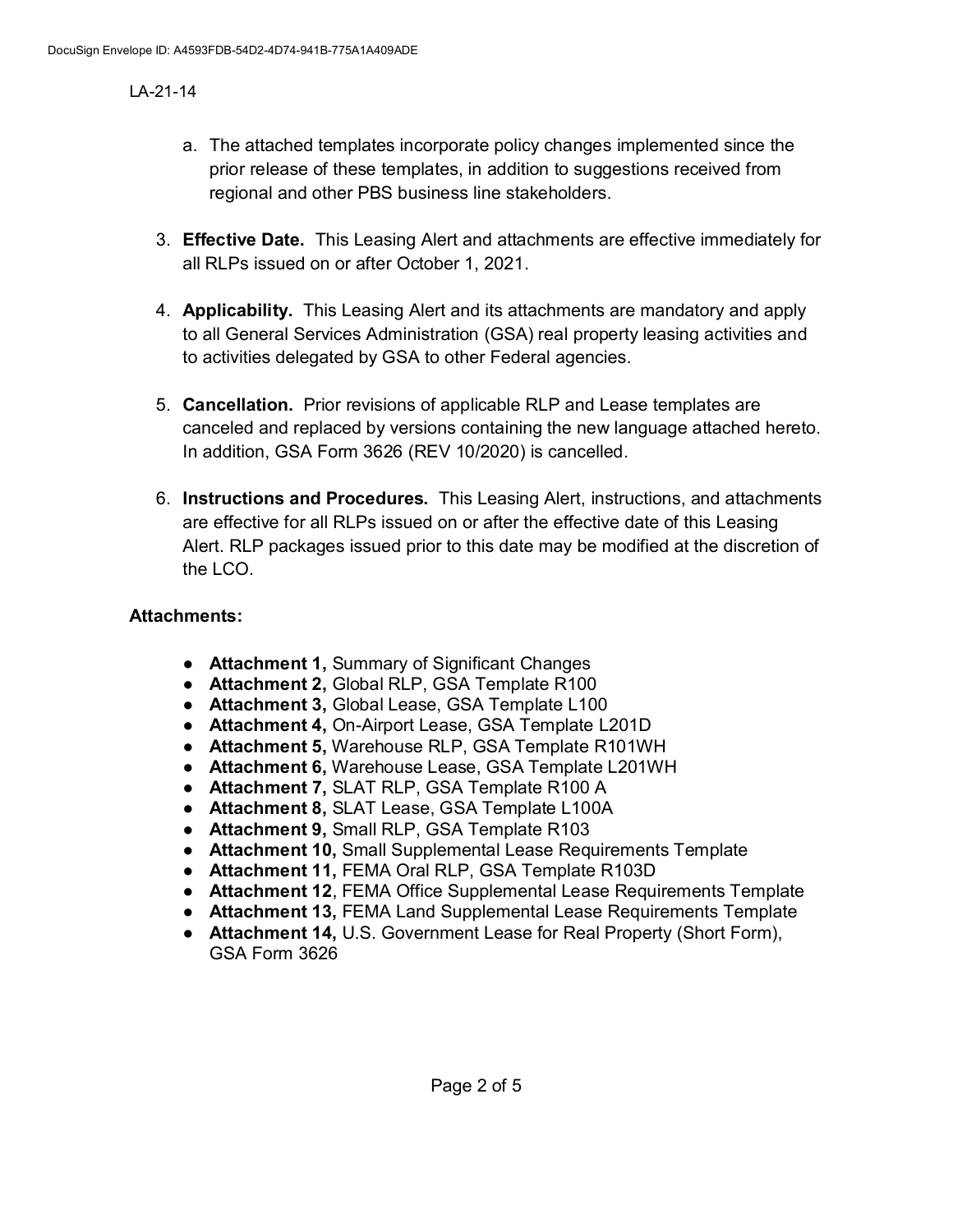Attachment 1 - Summary of Significant Changes

### **Overall Edits (note that changes may vary, according to model)**

Request for Lease Proposals (RLP) templates

- Added instructional blue text about modifications by LCO in consultation with regional counsel and other Subject Matter Experts, as applicable.
- Revised frontage paragraph to be more akin to boundaries and not building entrance.
- Addressed public parking language between inside and outside city center paragraphs.
- Addressed Senate Bill S.1869 Secure Federal LEASEs Act requiring representations for high security leases for foreign ownership, to include foreign beneficial ownership and financing.
- Changed FSL II to a placeholder dollar amount for non-turnkey projects.
- Removed the Routine Cleaning & Disinfection requirement due to CDC updates.
- Updated beta.SAM.gov to SAM.gov.
- Indicated that in instances where the Government commences the lease term pending completion of TI & BSAC, these rental components won't commence until work has been completed and accepted.
- Updated various paragraphs based on Subject Matter Expert feedback, e.g. asbestos, floodplain, commissioning.
- Reflected transition, effective April 2022, from DUNS-generated UEI to SAMgenerated UEI consistent with FAR 52.204-6, Unique Entity Identifier.
- Updated broken links.
- Removed dollar amount for pricing terms of broker commissions to align with Form 1364 and GLS *Plus* contract terms.
- Provided a build-out financing alternative for an offeror to provide self-financing.
- Added Additional Submittal per LA-21-01 Considerations and Options for Nontraditional Lease Physical On-Site Tours & Inspections.

Lease templates (note that changes may vary according to model)

- Addressed senate bill 1869 requiring representations for high security leases for foreign ownership, to include foreign beneficial ownership and financing.
- Changed FSL II to a placeholder dollar amount for non-turnkey projects.
- Removed the Routine Cleaning & Disinfection requirement due to CDC Updates.
- Updated beta.SAM.gov to SAM.gov.
- Updated various paragraphs based on Subject Matter Expert feedback, e.g. asbestos, floodplain, commissioning.
- Added a Government's designated project management system for lessor's postaward and post-occupancy activities, in anticipation of Kahua being ready for lease projects in FY22.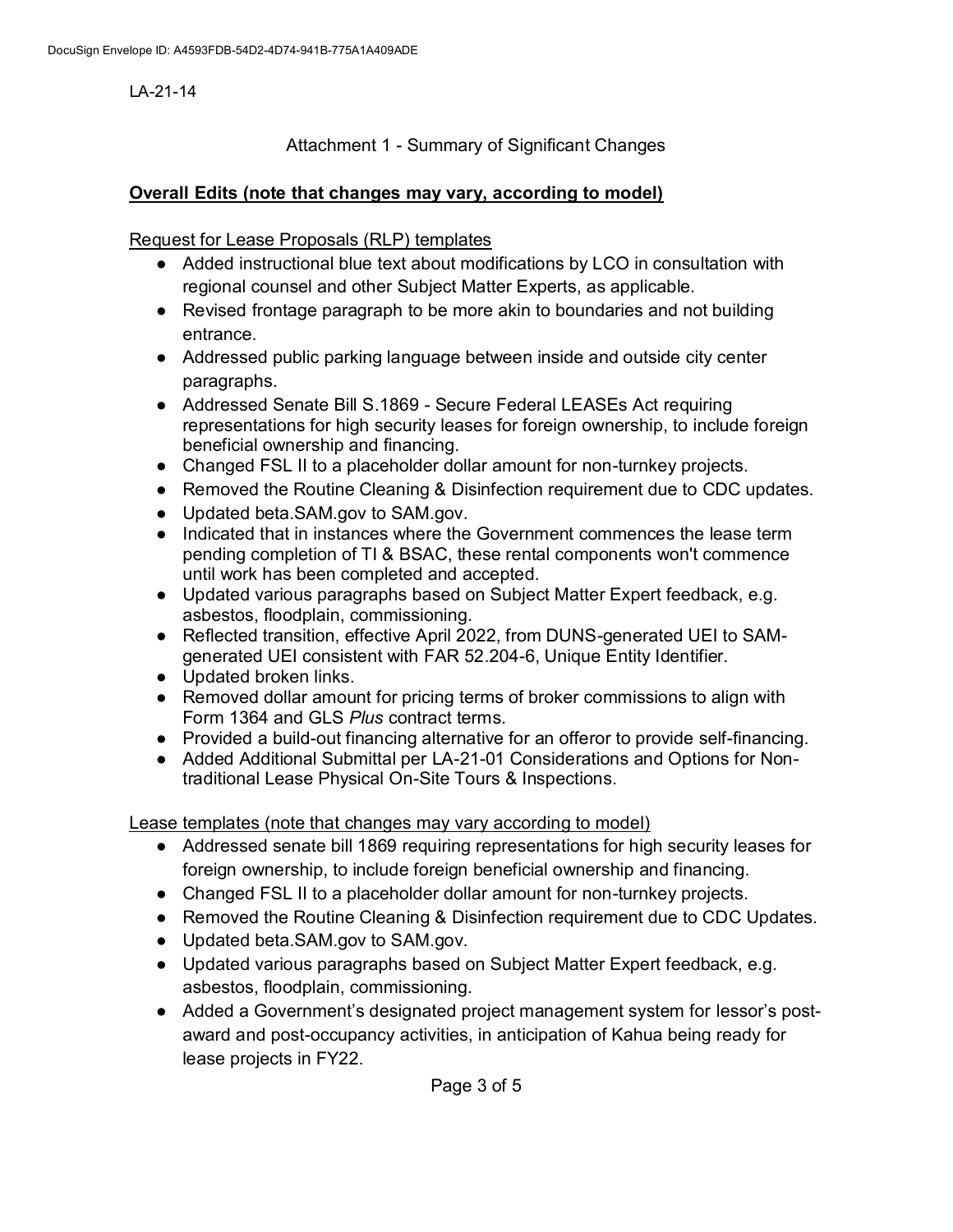● Incorporated provisional acceptance language per LA-21-01 Considerations and Options for Non-traditional Lease Physical On-Site Tours & Inspections.

# **The following are edits that are in addition to those noted above and are specific to a particular model:**

### On-Airport Model

● Updated relocation rights for the annual rental to remain the same if the airport moves the Government to a larger space (Lease 2.05).

## **SLAT**

● Updated title to all capitalized letters (Lease 4.05).